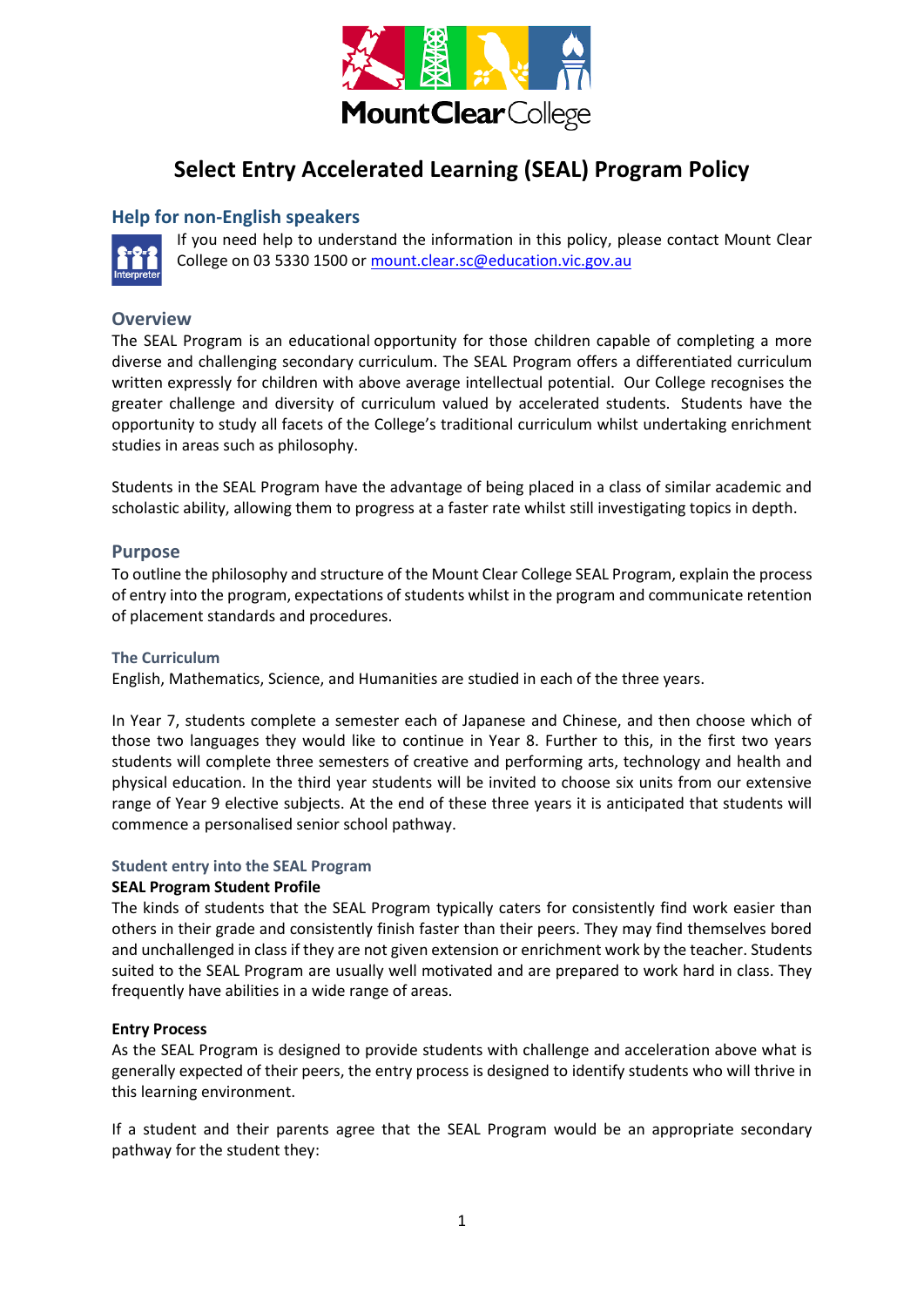- 1. should complete a SEAL Program application form and submit to the Front Office before the deadline.
- 2. should register and pay for the school-based Edutest, which identifies gifted potential in students.
- 3. should attend the SEAL Program Testing day.
- 4. will be asked to complete a passion presentation.

#### **Student retention within the SEAL Program**

All SEAL Program students are expected to maintain a high standard of work and effort, as per the Agreement signed when they entered the program (refer Annexure A). Therefore, each student's placement in the SEAL Program is a privilege, and is not guaranteed from year to year.

If a student's subject teachers raise concerns regarding the standard of work, effort and/or organisation, the following process will be actioned:

- 1. Student is referred to the SEAL Program Coordinator by teacher/s.
- 2. SEAL Program Coordinator to review student's reports and gather feedback from current teachers.
- 3. SEAL Program Coordinator to contact parents/guardians. Meeting arranged with Assistant Principal, SEAL Program Coordinator, student and parent/guardian to share concerns.
- 4. Parent/Guardian/Student Meeting:
	- Discussions conducted regarding the student's intention and commitment/suitability to the SEAL Program.
	- If it is decided that the student should remain in the SEAL Program, the student will reaffirm their commitment by reviewing and re-signing the Agreement.
	- Student placed on 'Probation' for up to six months and an individual learning plan developed to support improvement.
	- Student signs Acknowledgment of Probation and commits to their individual learning plan (refer Annexure B)
- 5. All teachers of that student are notified of the individual learning plan and probation period. Each teacher is requested to provide feedback on progress and encourage student to seek help if required.
- **6. If improvement goals have not been met by the end of the probation period, then the student will be exited from the SEAL Program.**

The following items may be used to ascertain if a student is meeting expectations of the program:

- Class assessment tasks
- Teacher feedback
- NAPLAN, PAT and REACH testing data

#### **Communication**

This policy will be communicated to our school community in the following ways:

- Policy updates are discussed at staff meetings/briefings and advised on the Bulletin
- Made available publicly on our school website [https://mountclearcollege.vic.edu.au/policies](https://mountclearcollege.vic.edu.au/policies-and-documents)[and-documents](https://mountclearcollege.vic.edu.au/policies-and-documents)
- A link to all school policies is included in transition and enrolment packs
- Students and families will be notified of updates via Compass
- School Council
- Included as an annual reference in school newsletter
- Made available in hard copy from school administration upon request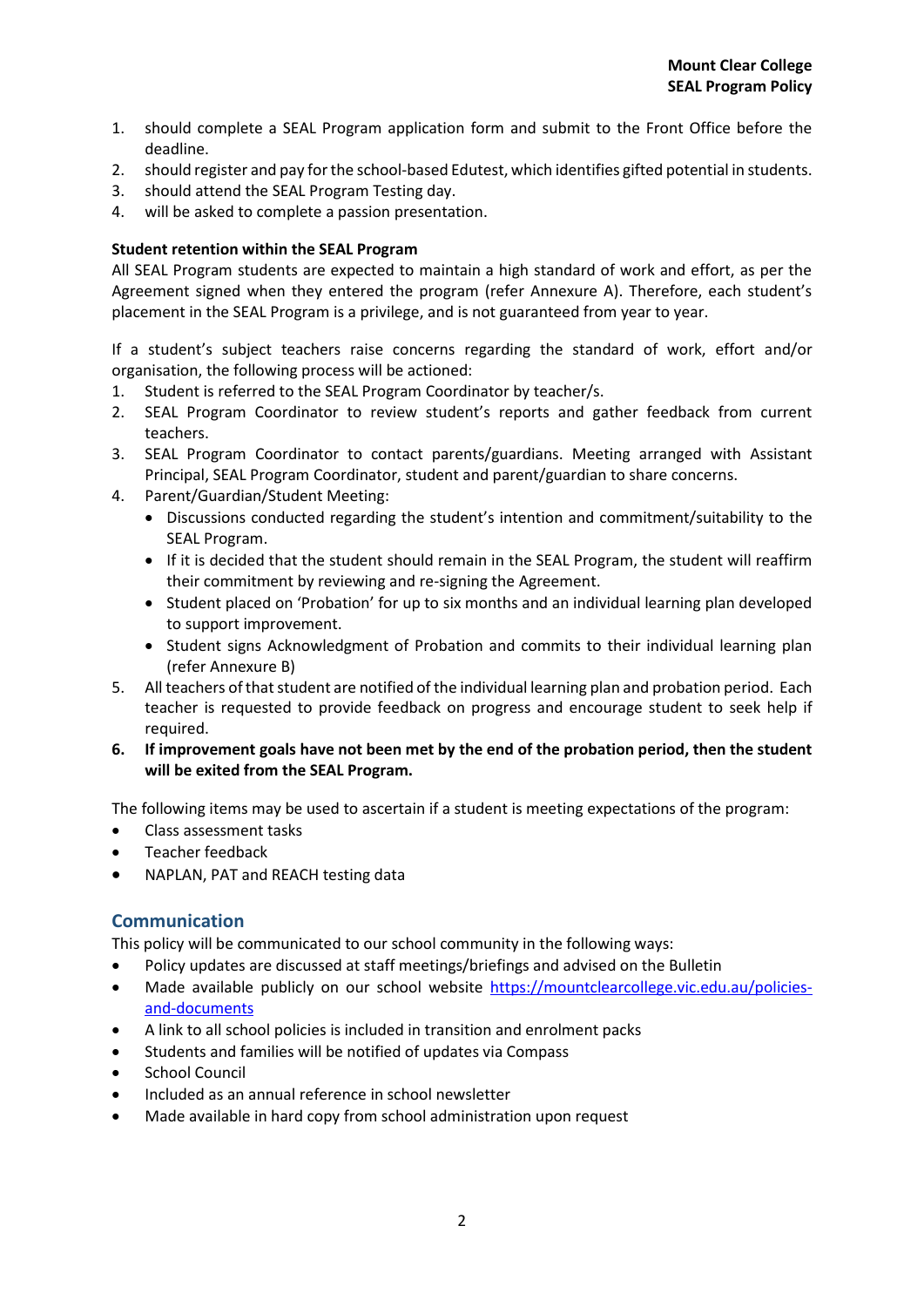### **Further information and resources**

- Mount Clear College Student Wellbeing & Engagement Policy [\(https://mountclearcollege.vic.edu.au/wp-content/uploads/Student-Wellbeing-and-](https://mountclearcollege.vic.edu.au/wp-content/uploads/Student-Wellbeing-and-Engagement.pdf)[Engagement.pdf\)](https://mountclearcollege.vic.edu.au/wp-content/uploads/Student-Wellbeing-and-Engagement.pdf)
- •

### **Review Cycle and Evaluation**

| <b>Version Date</b>                 | August, 2021               |  |  |  |
|-------------------------------------|----------------------------|--|--|--|
| <b>Policy Date</b>                  | Created May 2018           |  |  |  |
| <b>School Council Approval Date</b> | Approved by Principal      |  |  |  |
| <b>Person Responsible</b>           | <b>Assistant Principal</b> |  |  |  |
| <b>Next Review Date</b>             | August, 2024               |  |  |  |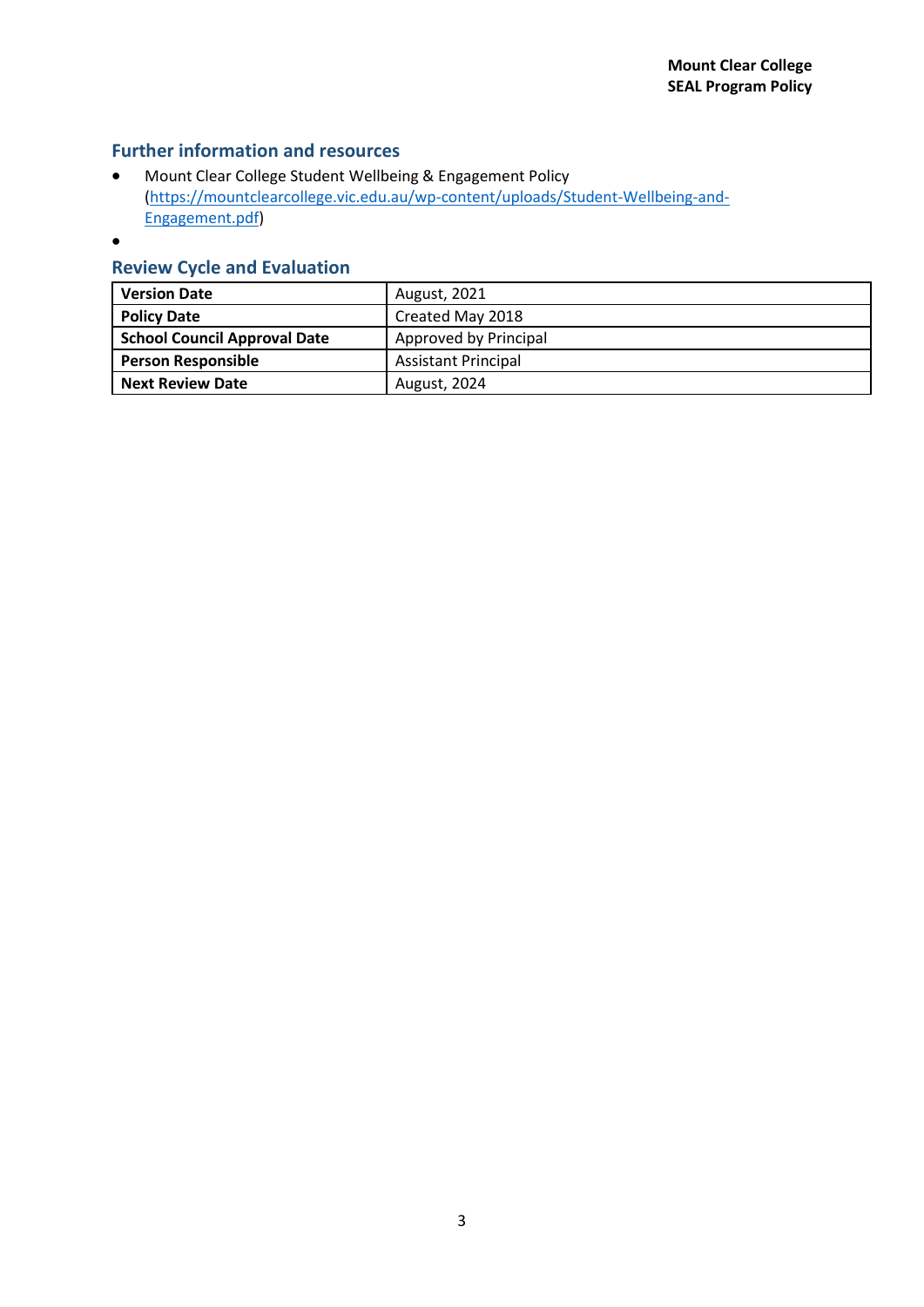



# **Select Entry Accelerated Learning (SEAL) Program**

## **Agreement of Expectations**

The Mount Clear College SEAL Program provides a curriculum specifically designed to meet the educational needs of higher ability students.

It is expected that all students at Mount Clear College agree to adhere to the Student Code of Conduct as outlined in the student planner. Some of the items within the Student Code of Conduct are mentioned more specifically below and form part of this Agreement between yourself and the Mount Clear College SEAL Program.

#### **Commitment of the SEAL Program student**

I recognise that as a student within the Mount Clear College SEAL Program that I will be expected to:

- show excellent levels of attendance and punctuality to all classes;
- consistently work to the best of my ability and complete set tasks;
- maintain a high standard of work and effort;
- display an excellent level of personal organisation;
- respect the views or the opinions of others and communicate in a courteous manner;
- ensure actions do not interfere with the rights of others to learn.

I understand the above expectations and responsibilities as a student within the Mount Clear College SEAL Program and I agree to adhere to them.

If any serious or repeated low level incidents occur that breach this Agreement, I am aware that I will be referred to the SEAL Program Coordinator where my continued enrolment in the SEAL Program will be reviewed.

| <b>Name of Student</b>                          |      |  |  |
|-------------------------------------------------|------|--|--|
| <b>Signature of Student</b>                     | Date |  |  |
| <b>Name of Parent/Guardian</b>                  |      |  |  |
| <b>Signature of Parent/Guardian</b>             | Date |  |  |
| Name of the SEAL Program<br>Coordinator         |      |  |  |
| <b>Signature of SEAL Program</b><br>Coordinator | Date |  |  |